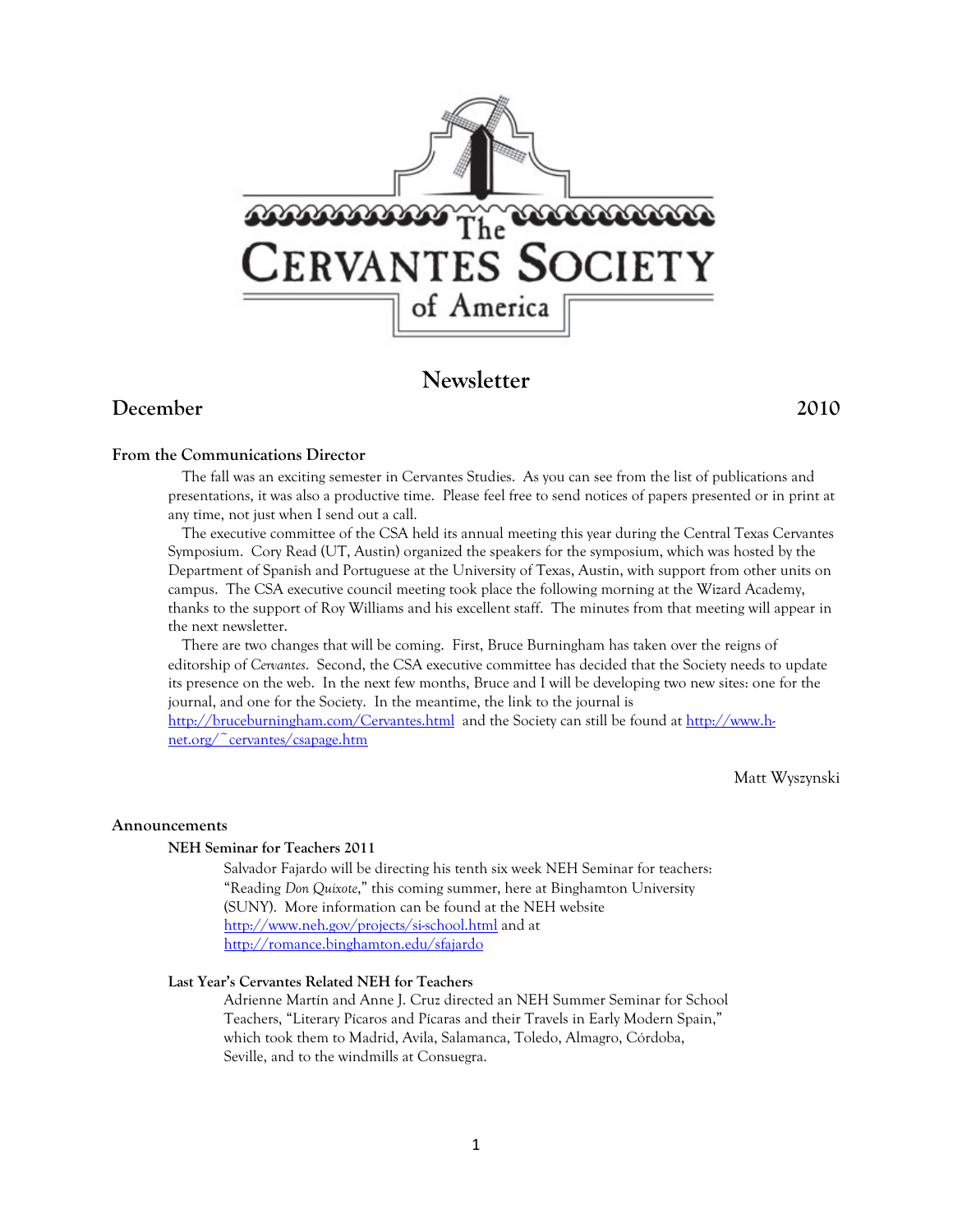## **Central Texas Cervantes Symposium**

Cervantes Society of America, with the generous support of the Wizard Academy and the University of Texas, Austin, hosted the Central Texas Cervantes Symposium November 19-20, 2010.

#### **Friday, November 10**

**Session 1** (Chair: Howard Mancing, Purdue University)

- Charles Presberg (University of Missouri), "Heavens in Their Heads: Cervantes's Endearing Madmen"
- Michael McGrath (Georgia Southern University), "Tilting at the Truth: Don Quijote's Spiritual Journey as a Contemplative in Action"
- Amy Williamsen (University of Arizona),"Quantum Quixote: Embodying Empathy"

**Session 2** (Chair: Joan Cammarata, Manhattan College)

- Cory Reed (University of Texas at Austin), "Assimilating Technology: The Windmills of Don Quixote's Mind"
- Carolyn Nadeau (Illinois Wesleyan University), "Evidence of Hispano-Muslim Food Practices in Early Modern Cooking Manuals"
- Steven Wagschal (Indiana University), "Interpretation, Spandrels, and *Don Quixote*"

**Session 3** (Chair: Michael French, University of Texas at Austin)

- Joseph Fees (University of Texas at Austin), "Suicide, Murder, Tragedy, Jealousy and Exemplarity: The Deaths in *Don Quixote*"
- Christina McCoy (University of Texas at Austin), "Cervantine Ambiguity and Shakespearean Candor: Fathers and Daughters in *Don Quixote* and *The Merchant of Venice*"

**Session 4** (Chair: Amy Williamsen, University of Arizona)

- Ryan Schmitz (Texas Christian University), "*Pechos sinceros*: Heart and Chest Imagery in *Don Quijote* and the *Novelas ejemplares*"
- Matthew Wyszynski (University of Akron), "Civic or Civil Oratory in *La Numancia*?"
- Bruce Burningham (Illinois State University), "From Quill Tip to Power Point: Roa Bastos and the Autobiography of Cervantes's Pen"

### **November 20--Public Program**

**Featured Speaker**

- Roy Williams (Wizard Academy)
- **Featured Speaker**
	- Eduardo Urbina (Texas A&M University), "Textual Iconography of the *Quixote*: an Illustrated History and Archive"
- Roundtable Discussion: Cervantes in the 21<sup>st</sup> Century

Moderator: Amy Williamsen (University of Arizona)

#### Panelists:

- Bruce Burningham (Illinois State University)
- Joan Cammarata (Manhattan College)
- Ana Laguna (Rutgers University, Camden)
- Howard Mancing (Purdue University)

Discussing: Why does Cervantes still inspire us in the 21<sup>st</sup> Century? What does the 21<sup>st</sup> century hold for Cervantes Studies?

### **Special issue of The Review of Europe**

Jean-Raymond Fanlo writes that he has organized a special issue of *The Review of Europe* with the following:

> Jean-Raymond FANLO : Une réinvention de la littérature et du monde. Alberto MANGUEL : Le temps et le dolent chevalier. Jacques ANCET : Le livre des miroirs. Antonio GAMONEDA : À partir de la pauvreté. Juan GELMAN : Un miroir où nous pouvons toujours nous regarder. Juan MARSÉ : Au moment où le *Quichotte* entre dans ma vie. Francisco RICO : Les deux interprétations du *Quichotte*. Anthony CLOSE : Sur le sens et la signification de *Don Quichotte*. Howard MANCING : Sancho Panza et la norme éthique. Danielle PERROT-CORPET : Suspension des savoirs et connaissance morale dans le roman moderne. Jochen MECKE : Don Quichotte va au cinéma.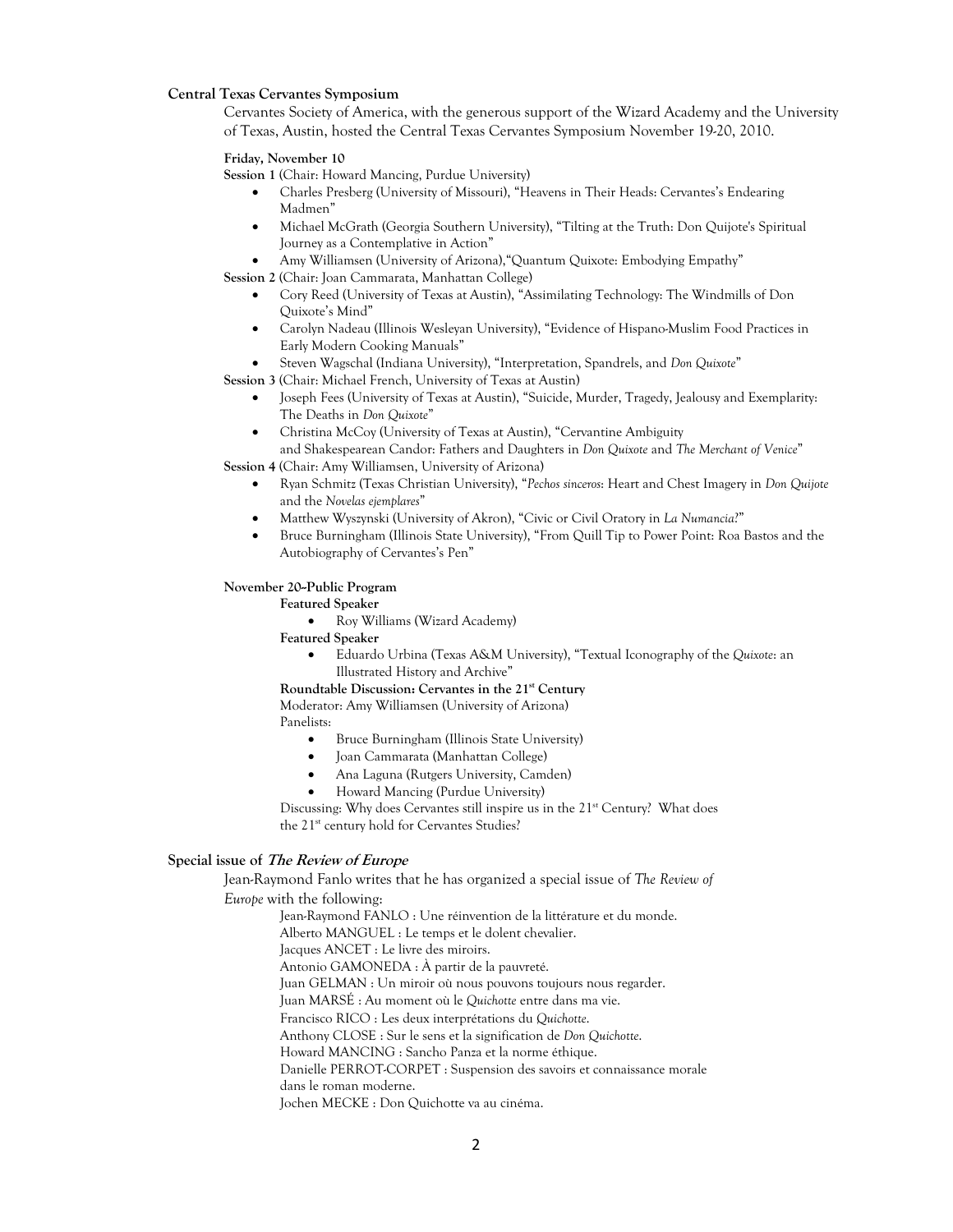Jean CANAVAGGIO : Un Cervantès insolite dans le Paris de 1937.

#### **Call For papers** : CSA at the MLA in Seattle : **"USA Cervantes"**

The impact of Cervantes in the United States: in foreign literature and/or other departments, cinema, theater, popular entertainment, television, politics. What is Cervantes's relevance to the U.S. today, inside and beyond the academy? Send one-page abstracts BY MARCH 1, 2011 to Adrienne Martin, University of California, Davis (almartin@ucdavis.edu)

#### **CSA Grant**

Shifra Armon of the University of Florida was awarded \$1000 grant for the VI Annual Florida Cervantes Symposium that U FL is hosting in April 2011.

## **Recent Publications and Presentations by Members**

Baras Escolá, Alfredo. "Don Diego de Miranda y su hijo don Lorenzo, discretos caballeros de la Mancha", en M.ª Carmen Marín Pina (coord.), *Cervantes en el espejo del tiempo,* Prensas Universitarias de Zaragoza (Humanidades, 84) / Universidad de Alcalá de Henares, Zaragoza y Alcalá de Henares, 2010: 61-88.

Byrne, Susan. "El *mos hispanicus* de Miguel de Cervantes." Asociación Internacional de Hispanistas, Rome, Italy, July, 2010.

Cruz, Anne J. (trans. and ed. with Susan Schroeder, Cristián Roa-de-la-Carrera, and David Tavárez). *Chimalpahin's Conquest: A Nahua Historian's Rewriting of Francisco López de Gómara's La conquista de México.* Stanford: Stanford UP, 2010.

Cuevas Cervera, Francisco. "Cervantes en la configuración del canon de literatura española: Antologías y colecciones de literatura (1750-1850)". La filología en el periodo de entresiglos, Universidad de Cádiz. 11 May. 2010.

- ---. "Cervantes en la configuración del canon de literatura española: Antologías y colecciones de literatura (1750-1850)" *Gramática, Canon e Historia Literaria. Estudios de Filología Española entre 1750-1850.* Eds. Victoriano Gaviño Rodríguez, Fernando Durán López. Barcelona: Visor Libros, 2010. 85-115.
- ---. "La defensa de la Literatura Española en Italia y la configuración del canon a finales del Dieciocho: el caso de Cervantes". XVII Congreso de la Asociación Internacional de Hispanistas, Sapienza Università di Roma. 23 Jul. 2010.

De Armas, Frederick A. (ed.). *Ovid in the Age of Cervantes*. Toronto: U of Toronto P, 2010.

Emma Nishida, "Sancho Panza, otro candidato más en *La elección de los alcaldes de Daganzo:* algunos paralelismos entre el entremés cervantino y el *Quijote*" en *Compostella Aurea. Actas del VIII Congreso de la AISO*, eds. Antonio Azaustre Galiana y Santiago Fernández Mosquera, Santiago de Compostela, Universidad, 2010: 1171-1177.

Finello, Dominick. "Los paisajes integrados del Quijote." AIH, Roma, July, 2010.

Frenk, Margit. "Don Quijote, ¿muere cuerdo?" AIH, Roma, July, 2010.

Gasta, Chad M. "'Señora, donde hay música no puede haber cosa mala:' Music, Poetry and Orality in *Don Quijote*." *Hispania* 93.3 (2010): 357-67.

- Joy, Michael. "Chemically-Induced Quixotism: A Cervantine Reading of *Special.*" Mid-Atlantic Popular and American Culture Association Conference (MAPACA) in Alexandria, VA., November 2010.
- Lee, Christina. "Interrupted Mysticism in Cervantes' *Persiles*". Ed. Hilaire Kallendorf. *A New Companion to Hispanic Mysticism.* Leiden: Brill, 2010. 367-390.